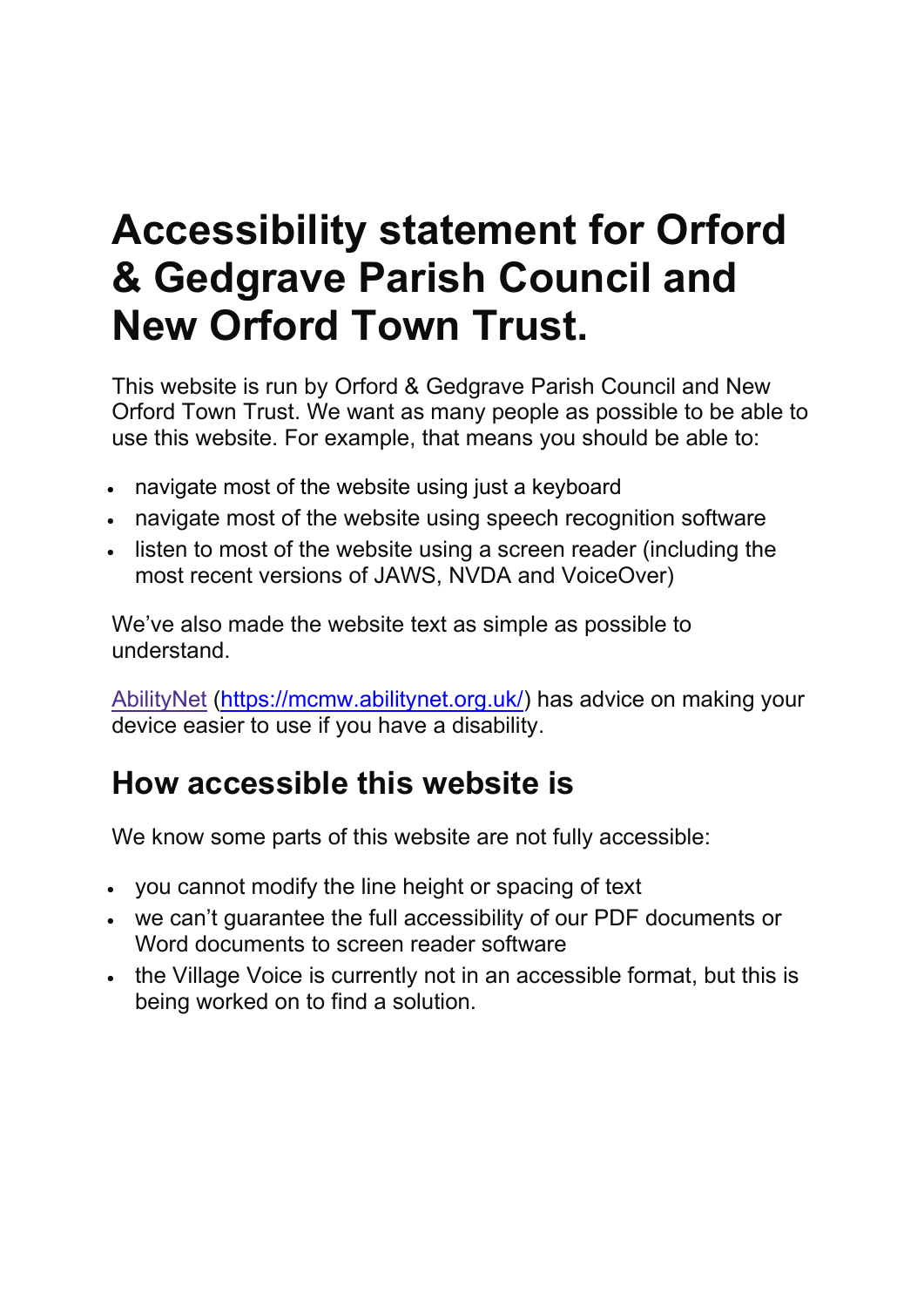#### **What to do if you cannot access parts of this website**

If you need information on this website in a different format like accessible PDF, large print, easy read, audio recording or braille:

- email: orfordtownhall@btconnect.com
- call: 01394 459172

We'll consider your request and get back to you in 21 days.

#### **Reporting accessibility problems with this website**

We're always looking to improve the accessibility of this website. If you find any problems not listed on this page or think we're not meeting accessibility requirements, contact: The Parish Clerk at [orfordtownhall@btconnect.com](mailto:orfordtownhall@btconnect.com) and they can help you out with this query.

### **Enforcement procedure**

The Equality and Human Rights Commission (EHRC) is responsible for enforcing the Public Sector Bodies (Websites and Mobile Applications) (No. 2) Accessibility Regulations 2018 (the 'accessibility regulations'). If you're not happy with how we respond to your complaint, contact the Equality [Advisory](https://www.equalityadvisoryservice.com/) and Support Service [\(EASS\)\(https://www.equalityadvisoryservice.com/\)](https://www.equalityadvisoryservice.com/).

## **Technical information about this website's accessibility**

Orford & Gedgrave Parish Council is committed to making its website accessible, in accordance with the Public Sector Bodies (Websites and Mobile Applications) (No. 2) Accessibility Regulations 2018.